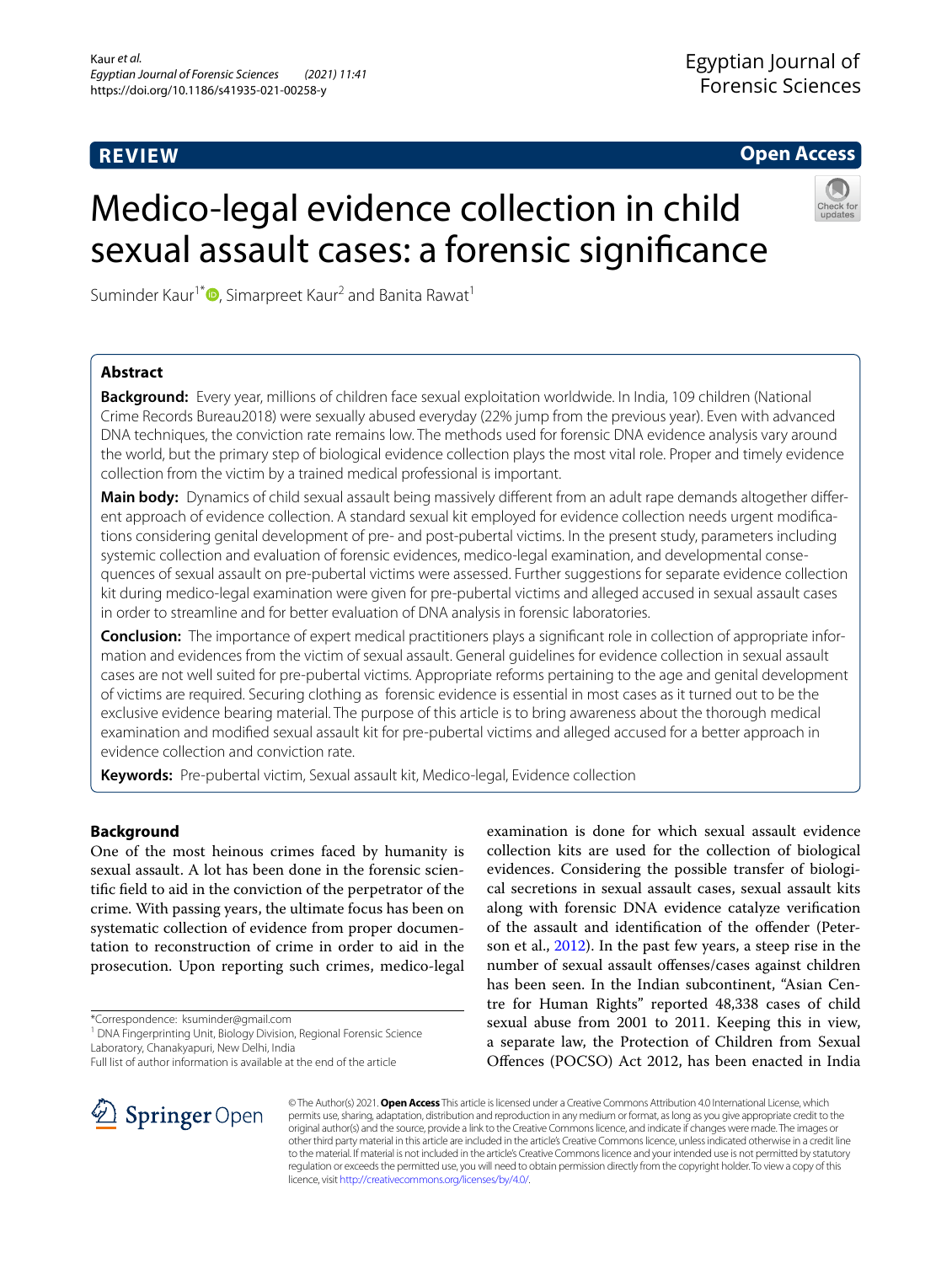since November 2012 to prevent children below 18 years of age from sexual offenses (Kaur et al., [2019](#page-5-1)). A separate law for sexual offenses against children must be strengthened with the introduction of a separate mechanism of evidence collection from the girl victims and alleged accused.

# **Main text**

Children are most vulnerable to sexual abuse due to their mental immaturity and incapability to defend themselves. The nature of child sexual abuse differs largely from the sexual assault of an adult. There may or may not be any physical injuries or ejaculation of semen (Christian et al., [2000](#page-4-0); Kairys et al., [1999](#page-5-2)). Child abuse cannot be handled in the same way as in post-pubertal victims because immediate disclosure is quite rare in young children following the event. The hesitancy to report abuse is due to threats made by the perpetrator. Accidental disclosure is more common in children below 10 years after a complaint of pain in the abdomen or genital parts or a bloodstain in the underwear (Kaur et al., [2019;](#page-5-1) Kairys et al., [1999\)](#page-5-2). Child sexual abuse should rather be seen as a process and not just a single episode (Kaur et al., [2019](#page-5-1)). Moreover, young children may not cooperate in the collection of vaginal, anal, or oral swabs, especially after a painful episode of assault (Kairys et al., [1999](#page-5-2)). Hence, evaluation protocol similar to that acclaimed for postpubertal victims may prove inappropriate for pre-pubertal victims.

# **Forensic considerations for evidence collection and preservation**

Collection and evaluation of forensic evidence along with genital examination are the most important constituents of the medical assessment in reported sexual assault cases. It requires extensive knowledge to document the history and conduct medico-legal examination in order to verify the commitment of crime as well as factors that might mimic sexual assault. In cases of sexual assault, the most important biological and DNA evidence is seminal fuid. During the assault, semen may get deposited in the vagina but may drain to the anal region and also to the clothing and bedding of the victim (Burg et al., [2011](#page-4-1)). Not just semen, there can be other biological evidences such as pubic hair, body fuids, and skin cells present on the body or clothes of the child victim that can be a potential source of the DNA profle of the accused. In case of hand-genital contact or in cases of struggle between the child victims and accused, fngernails of the victim may contain skin cells of the accused (Burg et al., [2011\)](#page-4-1). These biological evidences, if collected, preserved, and analyzed properly and timely, can provide a DNA profle of the accused and hence aids in the conviction (Burg et al., [2011](#page-4-1); Forr et al., [2018](#page-4-2); Makasa & Heathfield, [2018\)](#page-5-3). The DNA profle of the accused can be obtained from the vaginal swabs even after a long time interval depending on the post-assault activity of the victim and forever on dried clothes (Burg et al., [2011;](#page-4-1) Forr et al., [2018](#page-4-2); Makasa & Heathfield, [2018\)](#page-5-3). There are reports where children reported hand-genital contact, yet the semen was detected on the vaginal swabs collected from the victim (Christian et al., [2000\)](#page-4-0). Thus, evidence collection should not be totally based on the child's narrative of the assault. Transfer of biological evidence is a two-way process; hence, the swabs and clothes of the accused need to be collected for the presence of blood or other body cells/ fuids of the victim to obtain a DNA profle. Samples collected timely and properly may become unft for the analysis if they are not packed, preserved, and stored properly before the analysis (Butler, [2012](#page-4-3); Kaur et al., [2020\)](#page-5-4).

Most Indian forensic laboratories use standard sexual assault kit for female victims of all age groups that mostly includes breast swab, body fuid collection, anal swab, oral swab, vaginal secretions (swab and smear), cervical mucus collection and smear, combing/cutting of pubic hair, fingernail cuttings, dental floss and toothpick, and blood and urine samples which are best suited for female victims that have attained puberty. The limitation is some samples like cervical mucus collection, pubic hair (combing and cutting), and breast swabs are irrelevant in the case of pre-pubertal child victims. Hence, some modifcations in evidence collection from a pre-pubertal child are strictly needed. A standard system (sexual maturity rating) must be used to judge the physical development of the victim, using fve stages (from preadolescent to adult) based on the degree of development of secondary sexual characteristics during puberty. Tanner staging is the standard method to categorize pubertal stages of development; stage 1 indicates pre-pubertal genital development, while stage 5 infers adult genital develop-ment (Niec, [2002\)](#page-5-5). This would permit the medical professional to gauge the degree of pubertal maturation that has occurred. Sexual assault kits should not only be based on age and gender of the victim but also on relevant evidence collection from the alleged accused. The victim's DNA profle found on the accused exhibits can help conclude the results even if no male DNA was detected on the victim's exhibits. Further incomplete evidence collection such as lack of nail clippings from alleged accused in case of vaginal fngering along with the victim's evidence proves futile as there are little/no chances of getting DNA from the victim's exhibits as compared to alleged accused nail clippings. This inability to give any conclusive DNA results due to the lack of vital evidence collection from pre-pubertal victims has led the author to propose this study. The approach of different kits with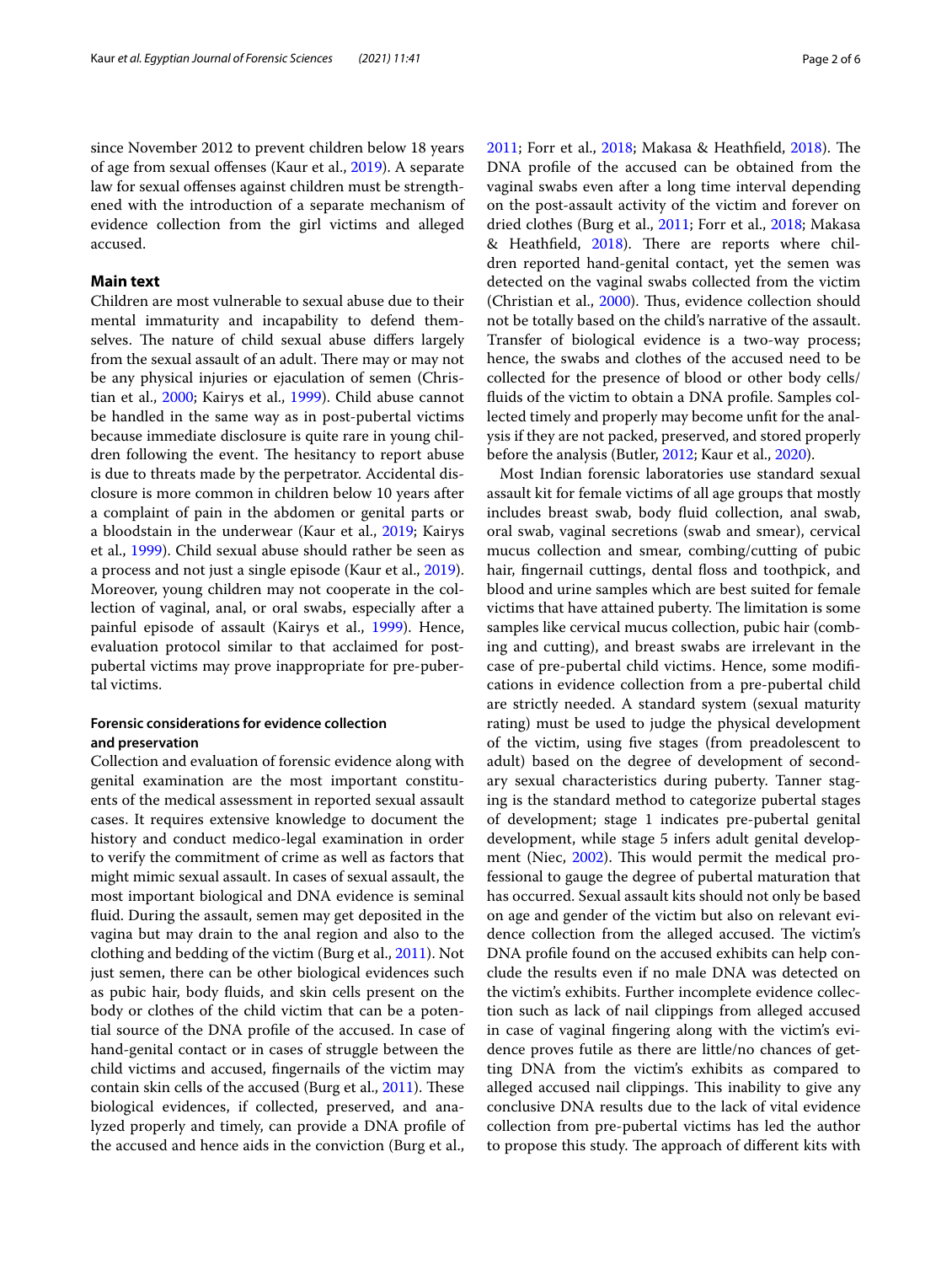relevant evidence components both from the victim and the alleged accused will certainly permit a better and a much efective approach towards the collection and DNA analysis, finally leading to better prosecution. This study will not only help child victims but society at large will also be beneftted from it.

## **Examination of pre‑pubertal child victim**

One important aspect while assessing the victim is to determine their ability to testify the assault by taking into account the factors like child's memory, recognition of people, consistency-continuity of thought, afectivity conditions, and ability to report the presence of any psychological symptoms. Since the evaluation and reliability of the testimony in case of an underage victim are often questionable, Argo Antonina et al. suggested various projective psychological tests that could help to classify any mental disorders manifested by the victim by assessing the subject's personality structure (Argo & Triolo, [2012](#page-4-4)).

Upon reporting, interviewing of the child victim, to obtain details of an assault, should preferably be conducted by a trained professional possessing the knowledge of the nature and the consequences of sexual abuse (Kairys et al., [1999\)](#page-5-2). Medical examination should be conducted by pediatric medical personnel who should address the health care needs of child victims and also promote healing of the victims. The medical examiner should begin the examination by obtaining consents, documentation of biographical information, history, details of the assault, and the time between the assault and the evaluation. They must also carry out a timely collection of appropriate evidence. In case of child assault, consent could be obtained from the parents or the accompanying guardian (Savino & Turvey, [2011;](#page-5-6) Tozzo et al., [2018\)](#page-5-7).

Medical officials are often not familiar with the genital anatomy in non-abused children and therefore expect to fnd signs of injury in accordance with the child's narrative of the incidence (Adams, [2018](#page-4-5)). A multi-method evaluation strategy, therefore, would be an efective tool in the examination of the pre-pubertal victims that includes an examination using supine labial parting, supine labial traction, and one in the prone knee-chest position. Boyle et al. have demonstrated the importance of this sort of examination, especially for hymenal injuries, both acute or in the past (Hariton, [2012;](#page-5-8) Smith et al., [2018](#page-5-9)). The time since the assault and a history of blood following the episode are the two best factors indicating abnormal fndings and are quite signifcant. Child sexual assault (CSA) cases that lack physical evidence do not confrm or refuse sexual abuse, so misleading statements should be avoided for transparency in case reporting. Understanding of histology and the anatomy of the pre-pubertal genitalia is essentially required particularly if there is a history of bleeding and genital pain at the time of the incidence or signs of genital healing after forceful penetration (Hariton, [2012](#page-5-8)).

Another common form of sexual abuse against prepubertal children is oral sex, the edges of the mouth and oral cavity must be inspected for injuries to the palate, gums, teeth, pharynx, and frenula (Savino & Turvey, [2011](#page-5-6)). It is important to note that not every sexual contact will result in physical trauma. In cases where the penis is placed between the children's thighs or labia, no apparent trauma was seen with regard to the hymen, and therefore, normal exam fndings are there in such cases (Makasa & Heathfeld, [2018](#page-5-3)). Examination of the buttocks, perianal skin, and anal folds for injury, foreign materials, and other fndings such as any bleeding signs, contusions, tearing, and bruising should be noted and documented with appropriate anatomical diagrams (Savino & Turvey, [2011](#page-5-6)).

Resulting from the assault, genital injuries could possibly prove to be a piece of a larger picture of the dynamics of the assault to support the claims of sexual assault and help in the decision-making. Factors like the type of sexual activity, delayed disclosure, and natural healing of the hymen may suggest acute genital examinations (Gallion et al., [2016\)](#page-5-10). As revealed in earlier studies, child victims who were examined acutely were more likely to have signifcant genital fndings than victims examined weeks or months following the last incidence of sexual abuse. In an examination by Berenson et al., the median time span from the last incidence of assault was 42 days, and they revealed that fewer than 5% of 3- to 8-year-old female victims assessed had fndings diagnostic to the assault. The study from Heppenstall-Heger et al. indicated that about 14.6% of female victims having acute genital injuries had persistent anatomic changes. In another study, upon acute evaluation, 73% of the child victims revealed diagnostic genital fndings. It is possible that most of their genital injuries would have healed, if they were evaluated after a certain time span, except for cases with hymenal transections (Gallion et al., [2016\)](#page-5-10).

Colposcopic examination and other alternate resources can be used when injuries are not seen by the naked eye examination in order to increase the sensitivity and spec-ificity of medical assessment (Kotzé & Brits, [2019\)](#page-5-11). These photographs/videos can also serve as a piece of evidence later for jurisdiction. Sometimes, the presence of sexually transmitted infections (STI) like *Neisseria gonorrhoeae* or *Chlamydia trachomatis* among pediatric victims can be due to abusive contact, so prompt evaluation of STI helps to determine sexual abuse (Bechtel, [2010\)](#page-4-6).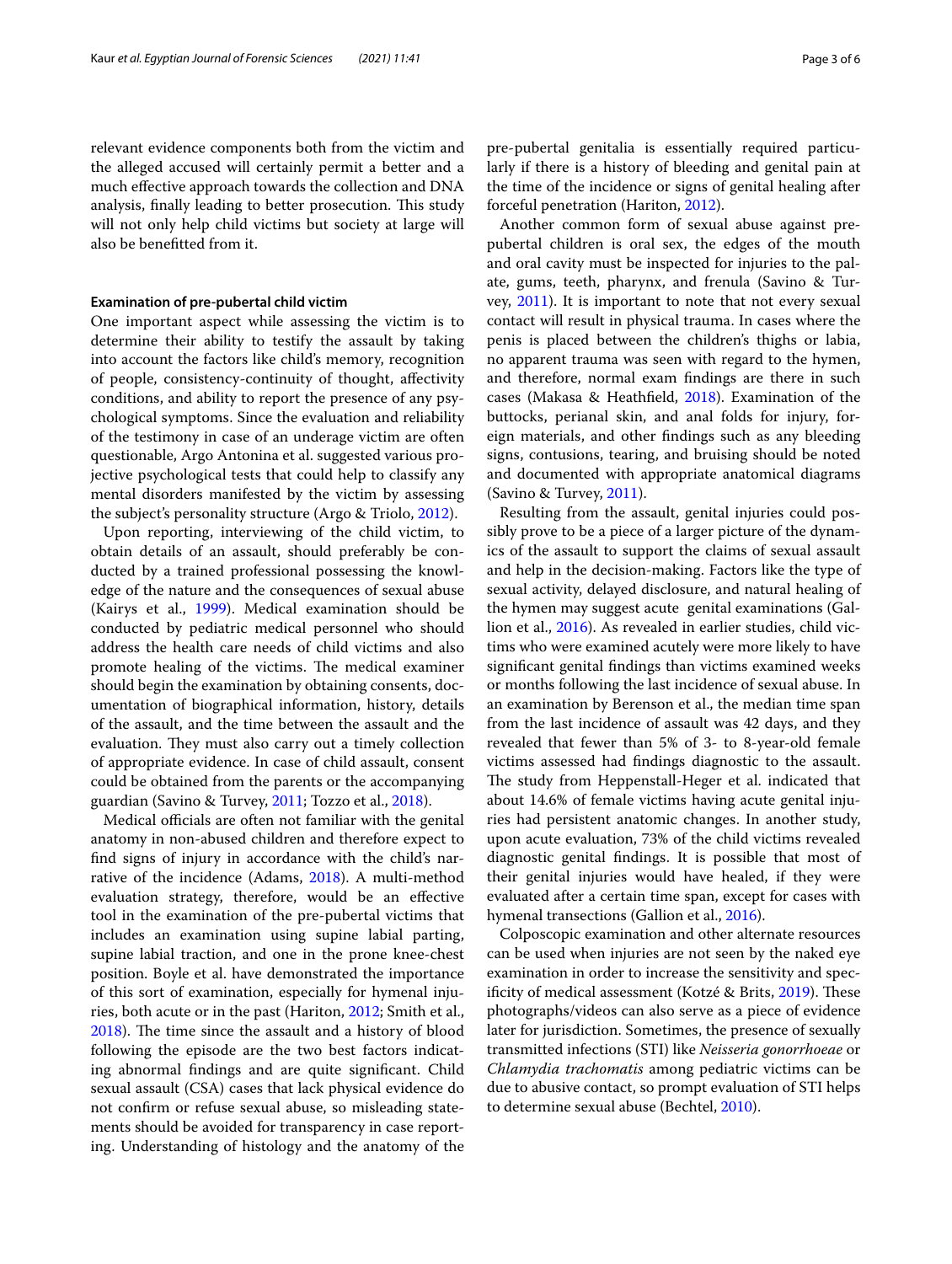## **Efective parameters for potential DNA fndings**

Currently, DNA profling is the method for the identifcation of accused in cases of sexual ofenses provided that the sample/evidence collection and preservation has been done timely and appropriately. Corroborative DNA evidence and medical examination along with a confession from the accused increase the likelihood of prosecution. The timely reporting of the assault and examination increases the success of the recovery of forensic evidence. It has been observed that during child sexual assault, the most frequently found biological evidence is the blood of the victim/blood mixed with seminal fuid. Studies showed that poorly preserved blood samples lead to the generation of either partial or no DNA profile. Therefore, strict guidelines must be followed during sample collection (Kaur et al., [2020\)](#page-5-4). Medico-legal examination and collection of potential evidence play a very important role in the fndings of DNA profling. It would be best to avoid invasive examination methods as they may mimic that of abuse. Medical examination should be conducted by an examiner with strong foundation/knowledge of normal genital anatomy and injuries and someone who can build up the confdence of the victim so that the child cooperates in evidence collection (Kairys et al., [1999](#page-5-2); Forr et al., [2018](#page-4-2)).

Studies suggest that sexually abused children examined within 72 h following the assault are more likely to have distinguishable biological/DNA evidence thereafter can be missed because of the prompt healing nature of superfcial mucosal injury (Christian et al., [2000](#page-4-0)). Even then, the expert examiner must look for the injuries (the children may not be able to recollect the last event of abuse) to help corroborate their version of events (Savino & Turvey, [2011\)](#page-5-6). Ideally, three key strategies are used for genital examination: direct visualization, staining techniques to highlight injuries, and colposcopic examination (Sommers, [2007\)](#page-5-12). In the Indian subcontinent, the use of staining techniques and colposcopy for medical assessment is not prevalent yet. Hymenal status and overall examination of the genitalia are thought to be enough for the purpose, which does not yield much signifcant information apparently (Herrmann et al., [2014](#page-5-13)). With the increasing child abuse cases, there rises an urgent need to upgrade the techniques and resources being used. Also, an expert child psychologist should always be present along with the child victims before and during the medical examination. With reference to the kits employed for the purpose, it has been seen that in the Indian subcontinent, a single kit is used for sexual assault cases regardless of the gender and age of the victims. A standard diferential sexual assault kit for pre-pubertal child victims could help in preventing chaos and unnecessary torture during the process of examination and collection. Medical examiners may misjudge the importance of clothing as a useful source, but it can turn out to be the exclusive evidence bearing material. Helen et al. emphasized the need to recover clothing from the victims as there are chances of getting a complete DNA profle despite multiple washing of the victim's clothes (Brayley-Morris et al., [2015](#page-4-7)). Properly and timely collected samples should be packed, sealed, and stored as per recommendations to increase the potential of DNA evidence. The suggested procedure and evidence can help in the standardization of examination and collection of evidence in sexual assault kits for pre-pubertal child victims of sexual assault.

## **Conclusions**

Sexual abuse involving penetration is likely to cause physical injury to the genitals. The corroborative clinical fndings among such child victims are of utmost importance that can be solved by collecting appropriate evidence during medical examinations. During forensic case reporting, the medical assessment plays a signifcant role in supporting the child victim and family, safeguarding their health and well-being and providing information to the judicial systems. In case of pre-pubertal victims, a medical practitioner who is well versed with the anatomy and psychology of young victims particularly a pediatric gynecologist should be preferred. Due to the clandestine nature of the crime, the evidence collection should be done as soon as possible. It is advised that adolescence involves a time stretch during which teenagers are at varied stages of pubertal development, suitable reforms must be made in evidence collection kits with regard to the age and genital development of the victim involved. Also, a separate kit for the alleged accused including all the vital evidences for biological case reporting is an indispensable tool. If there is not much advantage, exposing child victims to tests involving uncomfortable processes must be avoided. Swabbing of the anus, genitals, and throat can be evaded in case of recently traumatized victims. Only relevant swabs can be collected after easing the mental and physical pain of the child victims. Colposcopy has been proven extensively benefcial over the conventional techniques of genital examination. Therefore, both colposcopic examination and staining techniques can be made the routine procedures in the medical evaluation of sexual assault victims particularly for genital injuries.

CSA is known to be associated with signifcant psychological problems, making it increasingly imperative to develop evaluation protocols. Apart from medical assessment, it is equally crucial to make a psychological evaluation in child protection issues to ensure the child's health and welfare (Malhotra & Biswas, [2006\)](#page-5-14). The evaluation may focus on rehabilitation intended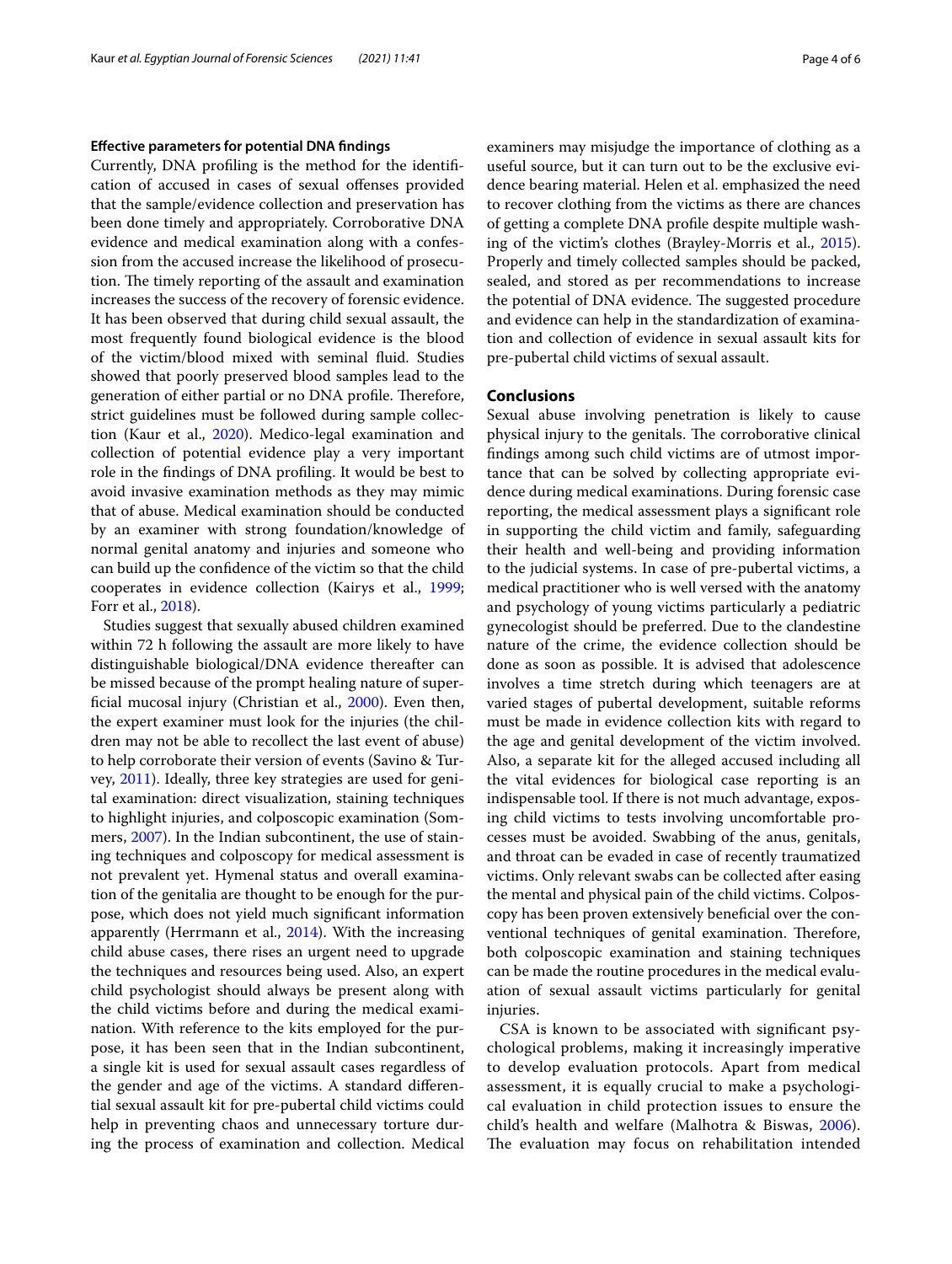to safeguard the child and help the family. This study thus suggests that CSA examiners should be well versed with the recommendations and guidelines on medical and psychological evaluation of CSA victims in order to provide a more reliable and purposeful interpretation of medical fndings (Adams et al., [2016\)](#page-4-8). Recent research also indicates a steep increase in sexual assault among minority groups such as lesbian, gay, bisexual, and queer students thereby suggesting a need for their primary prevention (Eisenberg et al., [2021\)](#page-4-9).

In the present scenario, telemedicine can be employed in case of a lack of expert clinicians in the CSA medical evaluation. It involves the exchange of medical information between a clinician and patient using video conferencing software as well as educate the families and cater the needs of CSA victims and adolescents.(Stavas et al., [2018](#page-5-15)) Moreover, an approach should be adopted to offer emotional support, crisis intervention, education, and advocacy to children and their caregivers. Coordination across disciplines and agencies in society and across jurisdictions in some instances is crucial to simultaneously address the health, legal, safety, and support goals. Such efforts could perhaps aid a better managing of child victims as well as safeguard their legal rights.(A national protocol for sexual abuse medical forensic examinations pediatrics, [2018](#page-4-10))

## **Abbreviations**

POCSO: Protection of Children from Sexual Offences; CSA: Child sexual assault; STI: Sexually transmitted infections; DNA: Deoxyribonucleic acid.

#### **Acknowledgements**

The authors are thankful to Ms. Deepa Verma, director, Forensic Science Laboratory, Delhi, India, and K.C. Varshney, Incharge, Regional Forensic Science Laboratory, Chanakyapuri, New Delhi, for their unconditional and valuable support during the entire study. A special thanks to Dr. Vineeta Saini, faculty, Department of Forensic Science, SGT University, Gurugram, and Rakesh Sharma, laboratory assistant, for their support.

#### **Authors' contributions**

The original concept and design of the study are formulated by SK. The drafting is initiated by SPK while writing portions are done by BR. SPK and SK conducted the retrieval of the literature. The reviewing and fnal revision of the draft are done by all three authors. The overall coordination and writing are supervised under SK's guidance. All the authors have read and approved the final manuscript.

## **Authors' information**

Suminder Kaur, PhD, is a Senior Forensic/Chemical Examiner (Biology/DNA) at the Regional Forensic Science Laboratory at Chanakyapuri, New Delhi. Her area of research mainly focuses on factors afecting child sexual assault victims by exploring the evidences collected from the crime scene, medico-legal examination, and DNA analysis besides assessing the socioeconomic and psychological conditions of both victim and alleged accused. Her other areas include developing a modifed DNA isolation protocol for highly degraded exhibits pertaining to sexual assault kits.

Simar Khurana, Masters in Forensic Sciences, Amity University, worked as a summer trainee at Regional Forensic Science Laboratory at New Delhi. Her

main area of interest includes social and DNA challenges faced by child sexual assault victims aged up to 10 years and offenders (particularly juveniles). Banita Rawat, Masters in Forensic Sciences, National Institute of Criminology & Forensic Sciences, is presently working as a senior scientifc assistant at Regional Forensic Science Laboratory New Delhi. Her main area of interest includes exploring better/modifed protocols in CSA and murder cases starting from exhibits collected from the crime scene, preservation techniques, and DNA isolation protocols.

#### **Funding**

This research did not receive any specifc grant from funding agencies in the public, commercial, or not-for-proft sectors.

#### **Availability of data and materials**

Not applicable

## **Declarations**

**Ethics approval and consent to participate** Not applicable

#### **Consent for publication**

Not applicable

#### **Competing interests**

The authors declare that they have no competing interests.

#### **Author details**

<sup>1</sup> DNA Fingerprinting Unit, Biology Division, Regional Forensic Science Laboratory, Chanakyapuri, New Delhi, India. <sup>2</sup> Amity University, Noida, Uttar Pradesh, India.

Received: 15 July 2021 Accepted: 22 November 2021 Published online: 01 December 2021

#### **References**

<span id="page-4-10"></span>A national protocol for sexual abuse medical forensic examinations pediatrics; U.S. Department of Justice Office on Violence Against Women (2018).

- <span id="page-4-5"></span>Adams JA (2018) Understanding medical fndings in child sexual abuse: an update for 2018. Acad Forensic Pathol. [https://doi.org/10.1177/19253](https://doi.org/10.1177/1925362118821491) [62118821491](https://doi.org/10.1177/1925362118821491)
- <span id="page-4-8"></span>Adams JA et al (2016) Updated guidelines for the medical assessment and care of children who may have been sexually abused. J Pediatr Adolesc Gynecol.<https://doi.org/10.1016/j.jpag.2015.01.007>
- <span id="page-4-4"></span>Argo A, Triolo V (2012) Validity and credibility of a child's testimony of sexual abuse: a case report. EuroMediterranean Biomed J 2012. [https://doi.org/](https://doi.org/10.3269/1970-5492.2012.7.21) [10.3269/1970-5492.2012.7.21](https://doi.org/10.3269/1970-5492.2012.7.21)
- <span id="page-4-6"></span>Bechtel K (2010) Sexual abuse and sexually transmitted infections in children and adolescents. Curr Opin Pediatr 22(1):94–99. [https://doi.org/10.1097/](https://doi.org/10.1097/MOP.0b013e32833502ad) [MOP.0b013e32833502ad](https://doi.org/10.1097/MOP.0b013e32833502ad)
- <span id="page-4-7"></span>Brayley-Morris H, Sorrell A, Revoir AP, Meakin GE, Court DS, Morgan RM (2015) Persistence of DNA from laundered semen stains: implications for child sex trafficking cases. Forensic Sci Int Genet. [https://doi.org/10.1016/j.](https://doi.org/10.1016/j.fsigen.2015.07.016) [fsigen.2015.07.016](https://doi.org/10.1016/j.fsigen.2015.07.016)
- <span id="page-4-1"></span>Burg A, Kahn R, Welch K (2011) DNA testing of sexual assault evidence: the laboratory perspective. J Forensic Nurs. [https://doi.org/10.1111/j.1939-](https://doi.org/10.1111/j.1939-3938.2011.01111.x) [3938.2011.01111.x](https://doi.org/10.1111/j.1939-3938.2011.01111.x)
- <span id="page-4-3"></span>Butler JM (2012) Advanced topics in forensic DNA typing: methodology
- <span id="page-4-0"></span>Christian CW, Lavelle JM, De Jong AR, Loiselle J, Brenner L, Jofe M (2000) Forensic evidence fndings in prepubertal victims of sexual assault. Pediatrics.<https://doi.org/10.1542/peds.106.1.100>
- <span id="page-4-9"></span>Eisenberg ME, Lust K, Mathiason MA, Porta CM (2021) Sexual assault, sexual orientation and reporting among college students. J Interpersonal Violence 36(1-2):62–82.<https://doi.org/10.1177/0886260517726414>
- <span id="page-4-2"></span>Forr C, Schei B, Stene LE, Ormstad K, Hagemann CT (2018) Factors associated with trace evidence analyses and DNA fndings among police reported cases of rape. Forensic Sci Int. [https://doi.org/10.1016/j.forsciint.2017.12.](https://doi.org/10.1016/j.forsciint.2017.12.025) [025](https://doi.org/10.1016/j.forsciint.2017.12.025)